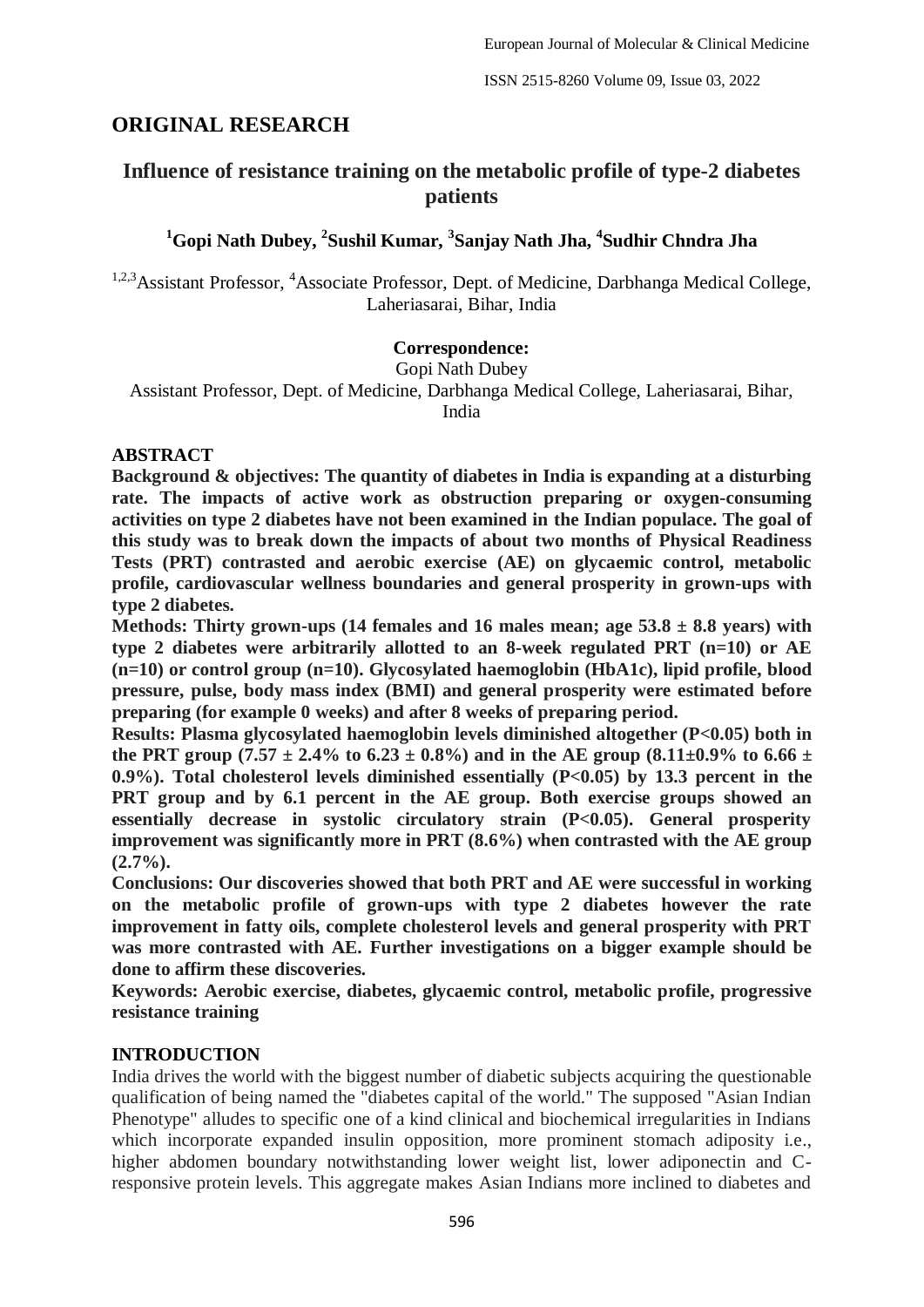#### ISSN 2515-8260 Volume 09, Issue 03, 2022

untimely coronary conduit infection. As indicated by the Diabetes  $Atlas<sup>2</sup>$  distributed by the International Diabetes Federation, the quantity of individuals with diabetes in India is presently around 40.9 million and is relied upon to ascend to 69.9 million by 2025 except if earnest preventive advances are taken. Legitimate administration can counterbalance numerous difficulties that can happen with diabetes. Normal actual exercise is an intercession that can work on the strength of people with diabetes; especially those with type 2 diabetes (T2D).

|                                                                     | Control<br>group | Progressive<br>resistance<br>training<br>(PRT) group | Aerobic<br>exercise (AE)<br>group |  |
|---------------------------------------------------------------------|------------------|------------------------------------------------------|-----------------------------------|--|
| Number $(M : F)$                                                    | 10(6:4)          | 10(4:6)                                              | 10(6:4)                           |  |
| Age (in yr)                                                         | $58.4 \pm 1.8$   | $49.6 \pm 5.2$                                       | $52.2 \pm 9.3$                    |  |
| Duration of diabetes (yr)<br>Number of participants<br>treated with | $5.2 \pm 2.9$    | $5.4 \pm 1.5$                                        | $4.7 \pm 1.7$                     |  |
| Diet only                                                           | $\Omega$         |                                                      |                                   |  |
| <b>Oral Drugs</b>                                                   | 10               | 8                                                    | 6                                 |  |
| BMI (kg/m <sup>2</sup> )                                            | $24.98 \pm 3$    | $26.99 \pm 4.1$                                      | $26.23 \pm 3.2$                   |  |

The American Diabetes Association (ADA) suggests that a person with type 2 diabetes performs no less than 150 min of moderate power high-impact practice or if nothing else 90 min of overwhelming vigorous exercise each week  $\frac{9}{2}$ . The high-impact practice has reliably been displayed to further develop glucose control, improve insulin awareness and lessen cardiovascular danger factors, for example, instinctive adiposity, lipid profile, blood vessel firmness and endothelial function<sup>4</sup>. Be that as it may, for some more seasoned patients with type 2 diabetes, the presence of diabetic intricacies or coinciding conditions, for example, weight, degenerative joint pain or cardiovascular illness might block cooperation in oxygenconsuming exercises Resistance preparing has as of late been perceived as a helpful device for the therapy of various persistent sicknesses and is protected and adequate for the old and stout people. Like high-impact workout, opposition preparation may improve insulin awareness, everyday energy use and the nature of life<sup>4</sup>

Despite the advantages of the activities on type 2 diabetics, no data is accessible on the impacts of activities in patients with diabetes in India. This study was accordingly attempted to notice the impacts of both progressive resistance training (PRT) just as aerobic exercise (AE) on glycaemic control, metabolic profile and cardiovascular fitness boundaries in Indian patients with type 2 diabetes.

## **MATERIAL & METHODS**

Thirty sort 2 diabetic short-term patients (14 females and 16 males) took part in this review. Consideration models were as per the following: set up type 2 diabetes (>6 months span), an inert way of life, no strength preparing in going before 1 year, not taking insulin, males or females matured between 40 to 70 year. Qualified subjects went under an actual assessment and clinical screening to bar people with abstract or objective proof of coronary conduit infection, uncontrolled hypertension, progressed retinopathy or neuropathy, extreme muscular/cardiovascular/respiratory conditions confining active work. Subjects were arbitrarily appointed to one of the three groups: progressive resistance training (PRT) group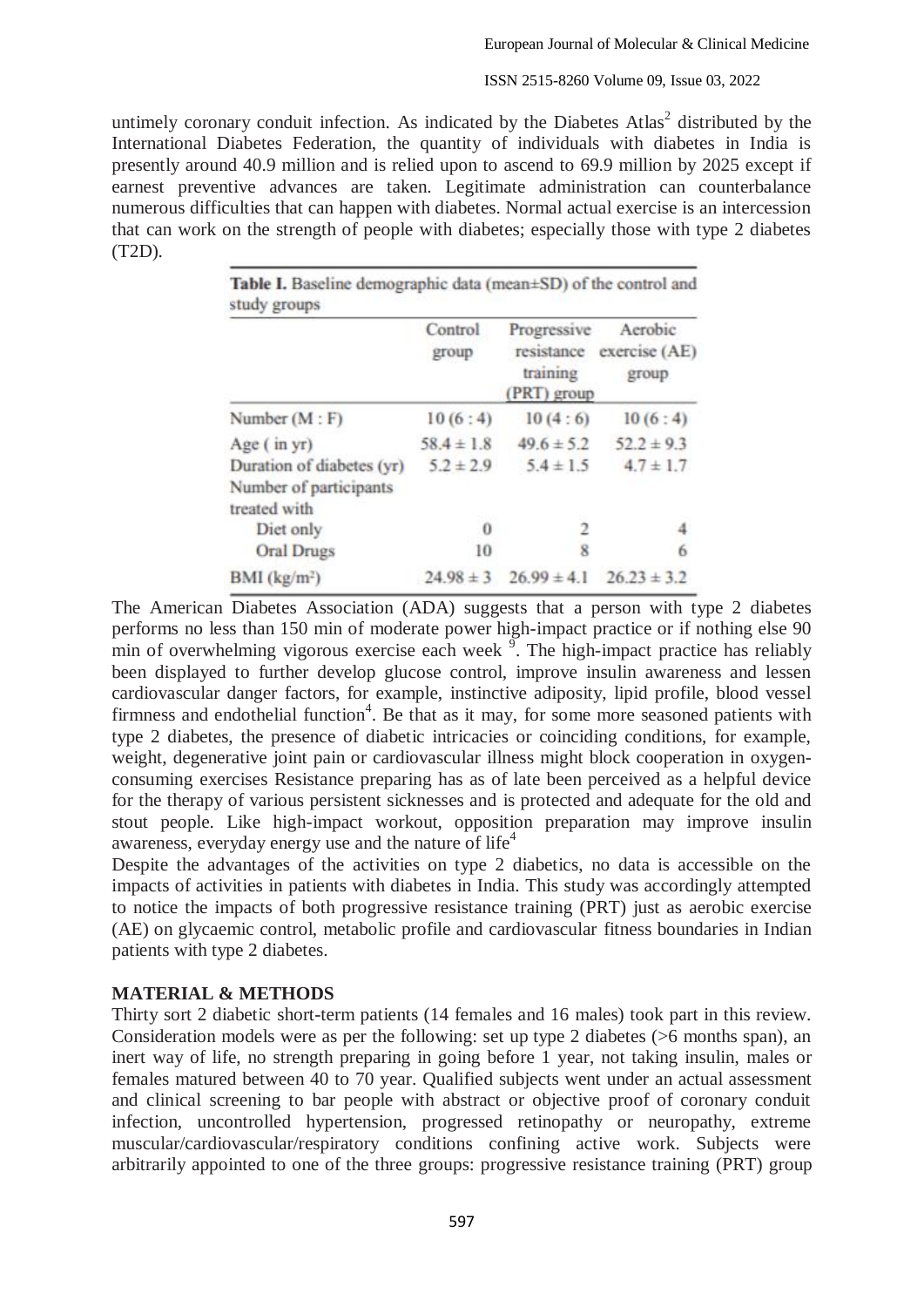$(n=10)$ , aerobic exercise (AE) group  $(n=10)$  or control group  $(n=10)$ . All subjects gave their composed informed agreement to partake in the review.

### **RESULT MEASURES**

The subjects were tried on two events utilizing indistinguishable conventions. Standard estimations were taken before the intercession and post concentrate every one of the estimations was taken once more.

## **GLYCEMIC AND METABOLIC RESULTS**

Plasma glycosylated haemoglobin (HbA1c) fixation was the fundamental result for glycaemic control. HbA1c was investigated utilizing the NycoCard HbA1c test (NycoCard peruser II). Serum cholesterol, HDL (high-density lipoprotein) cholesterol and fatty oil levels were estimated by Bayer's self-loader analyser utilizing standard methodology.

### **ANTHROPOMETRICS**

Body weight was estimated to be the closest to 0.1 kg utilizing a gauging machine (Acto Inc., India) and stature to the closest to 0.25 cm utilizing an anthropometric pole. Weight file not entirely settled by body weight and tallness as kg/m2

### **MENTAL PROFILE**

22-things self-directed prosperity poll of Bradley and Lewis was utilized to survey the mental prosperity among all subjects as broad prosperity score  $(GWBS)^{20}$ 

### **INTERVENTION**

*PRT group* Subjects performed precisely regulated opposition preparing by the ADA (American Diabetes Association) 0 and ACSM (American College of Sports Medicine)<sup>7</sup> rules. Subjects practised at the University Health Center, two times each week. Every meeting began with a 5 min warm-up (static cycling) trailed by seven activities for significant muscle groups biceps, rear arm muscles, upper back, abs, knee flexors and extensors; utilizing hand weights, pulleys, sidelong drawdown and quadriceps table. Subjects performed 3 arrangements of 10 reiterations of each activity per meeting. This was trailed by 5 min cooldown (static cycling). The PRT convention was intended to give moderate expansion in power. At 0 weeks, 1RM (reiteration greatest) was determined for each activity utilizing Brzycki's condition 1RM is a powerful strategy for estimating muscle strength. 1RM alludes to the most extreme measure of weight lifted one-time utilizing appropriate structure during a standard weight lifting exercise<sup>9</sup>. Preparing began with  $60\%$  of 1 RM and was advanced to 100 percent of 1RM during the 8-week preparing period.

| Dependent variable        | Control group,<br>$0$ wk | Control group,<br>$8^{th}$ wk | PRT group,<br>$0 \text{ wk}$ | PRT group,<br>$8^{th}$ wk | AE group,<br>$0 \text{ wk}$ | AE group,<br>$8^{th}$ wk |
|---------------------------|--------------------------|-------------------------------|------------------------------|---------------------------|-----------------------------|--------------------------|
| Number of subjects        | 10                       | 10                            | 10                           | 9                         | 10                          | 10                       |
| $HbA1c$ $(\%)$            | $7.77 \pm 0.9$           | $7.41 \pm 0.9$                | $7.57 \pm 1.4$               | $6.23 \pm 0.8^*$          | $8.11 \pm 0.9$              | $6.66 \pm 0.9$           |
| $HDL$ (mg/dl)             | $52 \pm 13.5$            | $51 \pm 12.3$                 | $53 \pm 9.9$                 | $54 \pm 9.1$              | $51 \pm 10.2$               | $53 \pm 10.4$            |
| Triglycerides $(mg/dl)$   | $179 \pm 41.4$           | $165 \pm 36.5$                | $179 \pm 50.3$               | $139 \pm 18.9$            | $160 \pm 28.2$              | $149 \pm 22.6$           |
| Total cholesterol (mg/dl) | $188 \pm 19.4$           | $190 \pm 22.9$                | $188 \pm 16.6$               | $163 \pm 15.4*$           | $183 \pm 25.2$              | $172 \pm 19.5$           |
| $SBP$ (mm of $Hg$ )       | $131 \pm 6.4$            | $129 \pm 6$                   | $126 \pm 6.8$                | $118 \pm 5.1*$            | $132 \pm 8.5$               | $124 \pm 11.6$           |
| $DBP$ (mm of $Hg$ )       | $84 \pm 4.4$             | $83 \pm 3.5$                  | $82 \pm 3.6$                 | $77 \pm 4.1$              | $84 \pm 5.3$                | $81 \pm 8.2$             |
| Heart rate (Beats/min)    | $84 \pm 5.3$             | $84 \pm 3.2$                  | $90 \pm 8.3$                 | $84 \pm 7.8$              | $87 \pm 6.8$                | $86 \pm 6.8$             |
| BMI (kg/m <sup>2</sup> )  | $25 \pm 3$               | $25.1 \pm 3.1$                | $27 \pm 4.1$                 | $26.8 \pm 4.1$            | $26.2 \pm 3.2$              | $25.8 \pm 3.8$           |
| <b>GWBS</b>               | $40 \pm 6$               | $40 \pm 6$                    | $44 \pm 5$                   | $48 \pm 6*$               | $41 \pm 5$                  | $42 \pm 4$               |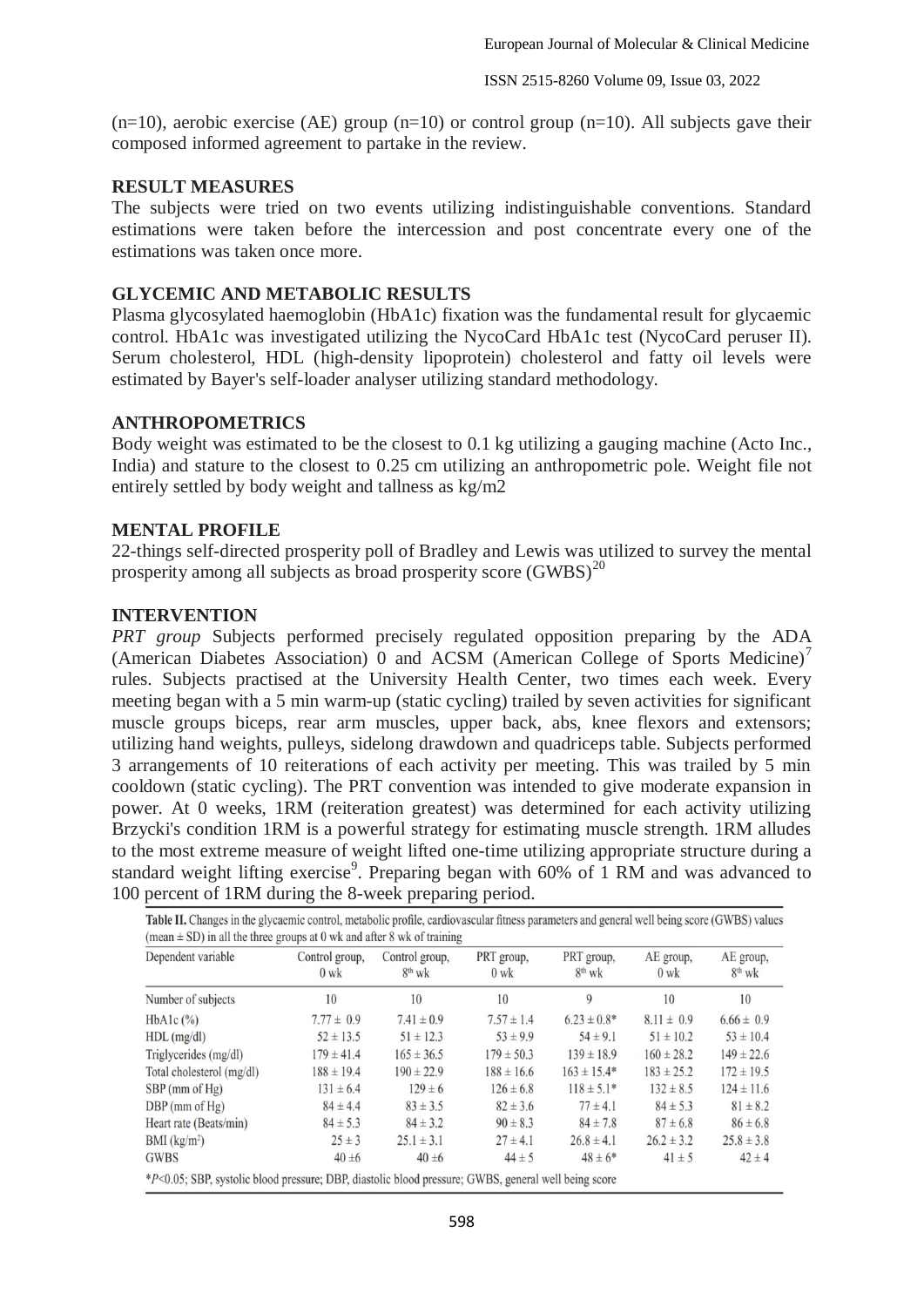Pre-and post-practice circulatory strain and pulse were observed. Subjects were prompted concerning eating 1-2 h before exercise to keep away from hypoglycaemia, keeping up with hydration levels, knowing the signs and indications of hypoglycaemia. Most subjects finished the preparation convention.

*Aerobic exercise group* Subjects performed strolling as the high-impact practice for 30 min each day threefold every week for 8 week

*Control group* subjects went under no preparation except for proceeding with meds and any wholesome exhortation that they were following.

*Factual investigation* Initial benchmark estimations were examined by ANOVA to decide contrasts between the groups before mediation. The post-preparing changes were thought about between groups by ANOVA. Measurable tests were performed utilizing SPSS Software (SPSS 14.0).

# **RESULTS**

The activity preparing program was securely finished by all subjects aside from one dropout in the PRT group because of time requirements. No activity related wounds and hypoglycaemic occasions were accounted for. Subjects in both PRT and AE groups showed a critical (P<0.05) decline in plasma glycosylated haemoglobin levels. As far as rate, the PRT group showed 17.7 percent lessening and the AE group showed a 17.9 percent decrease in HbA1c levels. HDL levels didn't change between groups. Fatty oils level diminished by 22.2 percent in the PRT group when contrasted with 6.9 percent in the AE group and 7.5 percent decline in the charge group. Absolute cholesterol levels essentially diminished in the PRT group and AE group  $(P<0.05)$ . BMI didn't change altogether in every one of the three groups after 8 wk.

Systolic blood pressure (SBP) was essentially brought down in PRT and AE groups by 6.5 and  $6.2$  percent individually as contrasted and control subjects ( $P<0.05$ ). There was no huge change in diastolic blood pressure (DBP) and pulse. General prosperity was evaluated by prosperity poll with the greatest score of 66 and showed an 8.6 percent increment in score in the PRT group  $(P<0.05)$  contrasted with 2.7 and 2 percent increment in score in AE and control groups separately.

# **DISCUSSION**

Our review showed that both the PRT and AE groups showed a huge improvement in HbA1c, total cholesterol levels, systolic pulse and mental profile when contrasted with the control group, however, the rate improvement in the PRT group, for complete cholesterol levels and general prosperity was better contrasted with the AE group. Writing on practice preparing showed a humble reaction (0.5 to1.0%) or no reaction on HbA1c levels to preparing intercessions Another review observed no huge decrease in HbA1c following 5 months of moderate high-intensity exercise<sup>2</sup> non-huge changes in HbA1c were ascribed to the brief length of preparing i.e., 4-6 week  $3$  Castenda *et al*  $4$  detailed huge improvement in HbA1c with 4 months extreme focus PRT. This showed that HbA1c improvement happened with opposition preparing or vigorous exercise whenever accomplished for the long term (3-4 months), interestingly, in the current review upgrades were seen with just 8 weeks of preparing, which could be credited to the subjects never exposed to any sort of preparing prior. One more finding connected with the HbA1c levels is that people with more significant levels of HbA1c at pattern showed a more prominent decrease than those people who had similarly lower levels. Additionally, Asian Indians have exorbitant insulin opposition contrasted with Europeans<sup>5</sup> So, it is felt that Asian Indians with over the top insulin obstruction showed substantially more improvement than their European partners. This study didn't investigate the instruments engaged with the better reaction in Indians. Conceivable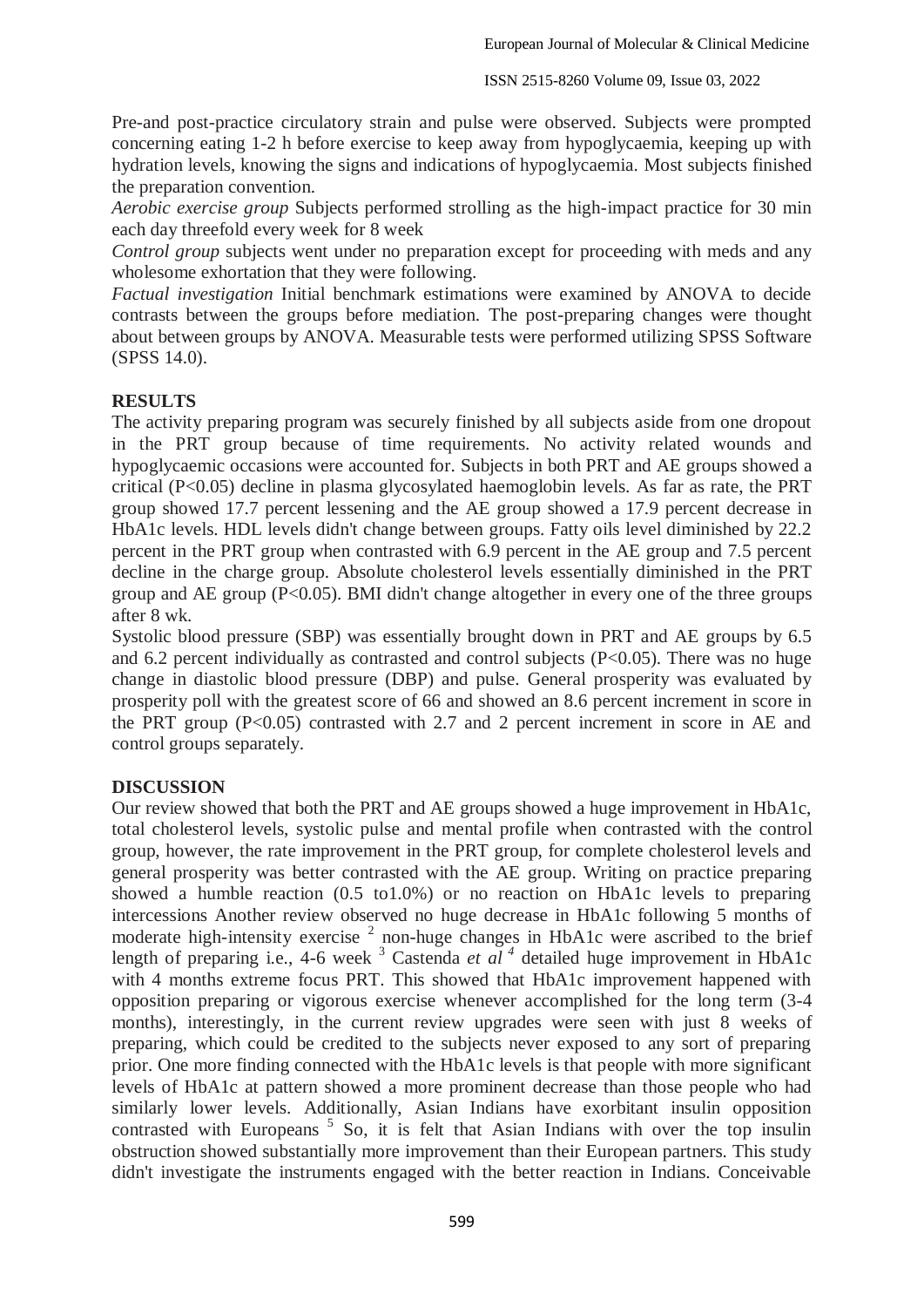clarification can be that plasma film GLUT4 (glucose carrier) is expanded in skeletal muscle from individuals with type 2 diabetes because of an intense episode of activity. Additionally, lower resting plasma film GLUT4 content in insulin safe subjects have been seen in certain investigations  $\overline{6}$ .

The reduction in the total cholesterol and fatty oil levels is significant in forestalling macrovascular complexities. The improvement found in lipid profile was more in the PRT group than in the AE group which can relate to better improvement of cardiovascular wellness boundaries seen in the PRT group. In prior examinations, security of PRT in more established grown-ups, incorporating those with coronary conduit sickness is recorded, proposing that PRT might be desirable over oxygen-consuming preparation<sup>7</sup>. Our discoveries additionally support this.

It was observed that overall prosperity, however, worked on in both the activity groups, greater improvement was seen in the PRT group which might be because this group got the most extreme contact time. It likewise upholds the mental advantages of the activities.

# **CONCLUSION**

Our review had an impediment that the control subjects got meds just and didn't connect with practice mentors while the subjects in the two exercise groups associated with coaches which could have an impact on the mental prosperity of these subjects yet couldn't be precluded. Notwithstanding this restriction, this study showed that both extreme focus low volume PRT and high-impact practice were powerful in improving glycaemic control, metabolic profile, cardiovascular wellness and general prosperity of subjects with T2D. The little example size in each group was one more impediment to the review. Further review is expected to affirm these

# **REFERENCES**

- 1. Mohan V, Sandeep S, Deepa R, Shah B, Varghese C. Epidemiology of type 2 diabetes: Indian scenario. *Indian J Med Res* 2007; *125* 217-30
- 2. Scobie IN: International Diabetes Federation (IDF), *DiabetesAtlas*, 3<sup>rd</sup> ed. 2007

discoveries on an appropriately planned review with a huge example.

- 3. Singal RJ, Kenney GP, Wasserman DH, Castenda- Sceppa C. Physical activity/exercise and type 2 diabetes*. Diabetes Care*2004; *27* 2518-39
- 4. Eves ND, Plotnikoff RC. Resistance training and type 2 diabetes. Consideration for implementation at population. *Diabetes Care* 2006; *29* 1933-41
- 5. Dunstan DW, Daly RM, Owen N, Jolly D, Courten MD, Shaw J, *et al*. High intensity resistance training improves glycemic control in older patients with type 2 diabetes*. Diabetes Care* 2002; *25* 1729-36
- 6. Peterson TM, Lee P, Hollis S, Young B, Newton P, Dornan T. Well being treatment satisfaction in older people with diabetes. *Diabetes Care* 1998; *21* 930-5
- 7. Albright A, Franz M, Hornsby G, Krika A, Marrero D, UurichI, *et al*. American College of Sports Medicine position stand. Exercise and type 2 diabetes. *Med Sci Sports Exer* 2002; *32* 345-60
- 8. Knutzen KM, Brilla AR, Caine D. Validity of 1RM predictionequations for older adults*. J Strength Conditioning Res* 1999;*13* 242-6
- 9. Mcardle WD, Katch FI, Katch VL. *Exercise Physiology-Energy, Nutrition and Human*  performance 5<sup>th</sup> ed, Darcy P, editor. Lippincott, Williams and Wilkins; 2001. p. 500-3.
- 10. American Diabetes Association position stand: Tests of glycemia in diabetes. *Diabetes Care* 2003; *26* S21-4